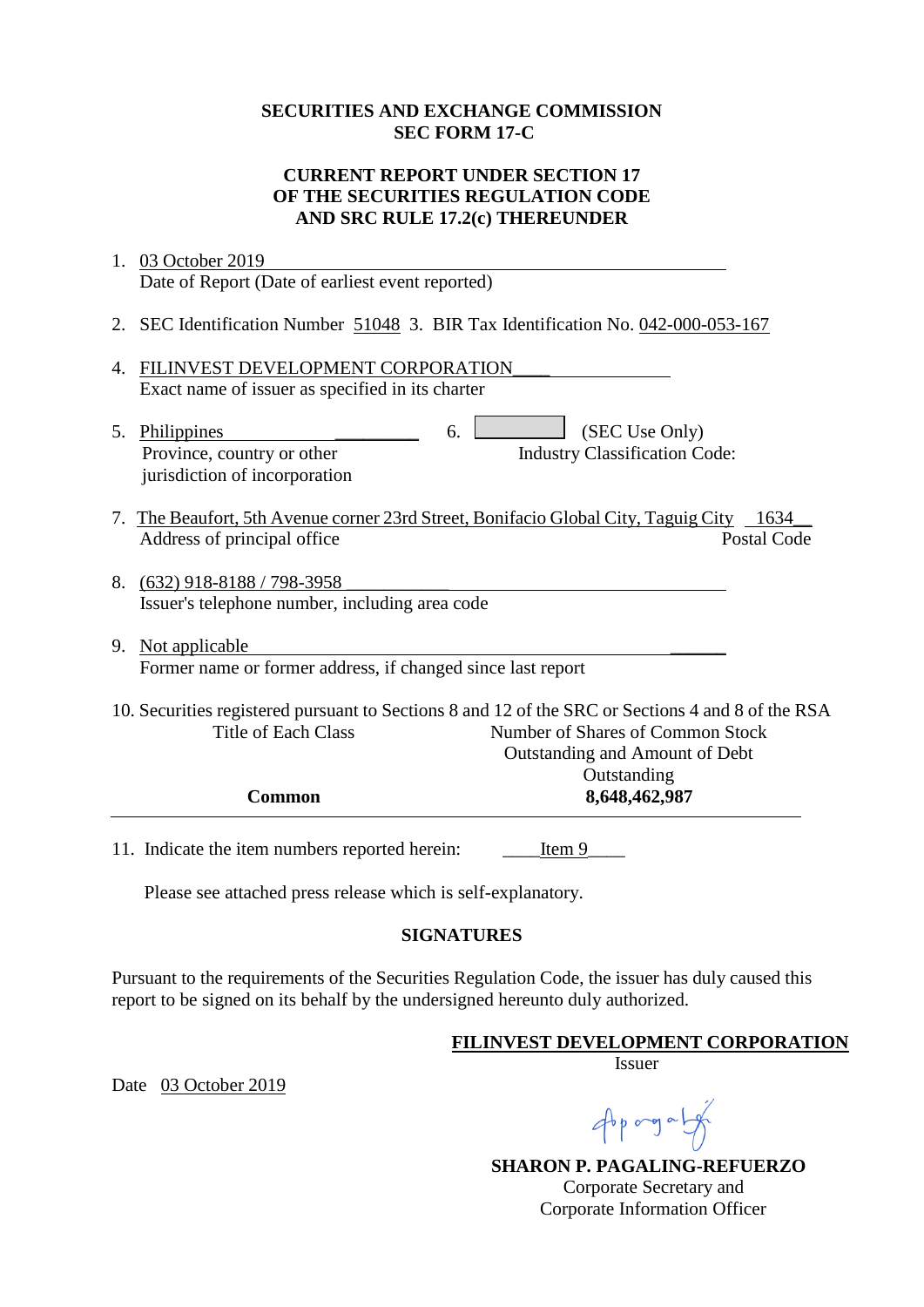#### **FILINVEST ALABANG INC. ENTERS JOINT VENTURE WITH MITSUBISHI CORPORATION**

Filinvest Alabang, Inc. (FAI), a subsidiary of Filinvest Development Corporation, one of the leading, stable and diversified conglomerates in the Philippines, has signed a joint-venture agreement with Mitsubishi Corporation (MC), a global integrated business enterprise that develops and operates business in various industries. The agreement paves the way for the acquisition by MC of 40% interest in FAI's almost 17,000 square meters of land at the heart of Filinvest City in Alabang, which the parties will then jointly develop as a multi-tower, mixeduse complex, through a joint venture company. This new project is envisioned to be another prestigious development that will feature grade A office spaces complemented with impressive retail concepts in the area. Closing of the transaction is subject to the satisfaction of certain conditions precedent, including obtaining approval from the Philippine Competition Commission.

Strategically located at one of the finest blocks in Filinvest City, Alabang, this new mixed-use development will be situated across the newly expanded Festival Mall and adjacent to the premier residential strip Parkway Avenue. With the ongoing enhancement of Filinvest City, the project will also have direct access to the much-anticipated Central Park, which is another crown jewel development.

An estimated Php 15 Billion has been earmarked for the project development cost, and it is anticipated to add approximately 183,000 sq.m. of mixed-use GLA to the booming central business district in Alabang. FAI and MC are set to bring in their expertise and experience in the fields of construction, operations and management, and urban development, to create their first shared innovative landmark.

"We are very pleased to enter into an agreement with Mitsubishi Corporation and we are looking forward to this partnership. We are optimistic that our synergy will bring forth another first-of-its-kind development that will complement the growth and vision of Filinvest City." says Catherine Ilagan, FAI President.

###

About Filinvest Alabang, Inc.

Filinvest Alabang, Inc. (FAI), is a subsidiary of Filinvest Development Corporation, focusing on mixed-use urban developments in Metro Manila using modern and ecological urban planning and design. FAI was incorporated on August 25, 1993 for the development of the massive 244-hectare Filinvest City, a joint venture project with the Philippine government. FAI is 80% owned by FDC and 20% owned by Filinvest Land Inc. (FLI).

FAI has also received a number of accolades such as the prestigious Best Mixed-use Development Philippines award from the Asia Pacific Property Awards in 2016. This year, the company was once again hailed as one of the top 10 developers in the Philippines, for the third time in the last five years, by the prestigious BCI Asia Awards, with Filinvest City and its Spectrum Linear Park cited as some of its most recent notable developments. A coveted award in the construction industry, BCI Awards is the pioneer and most reputable award-giving body in Southeast Asia, giving out awards annually to remarkable companies in construction and